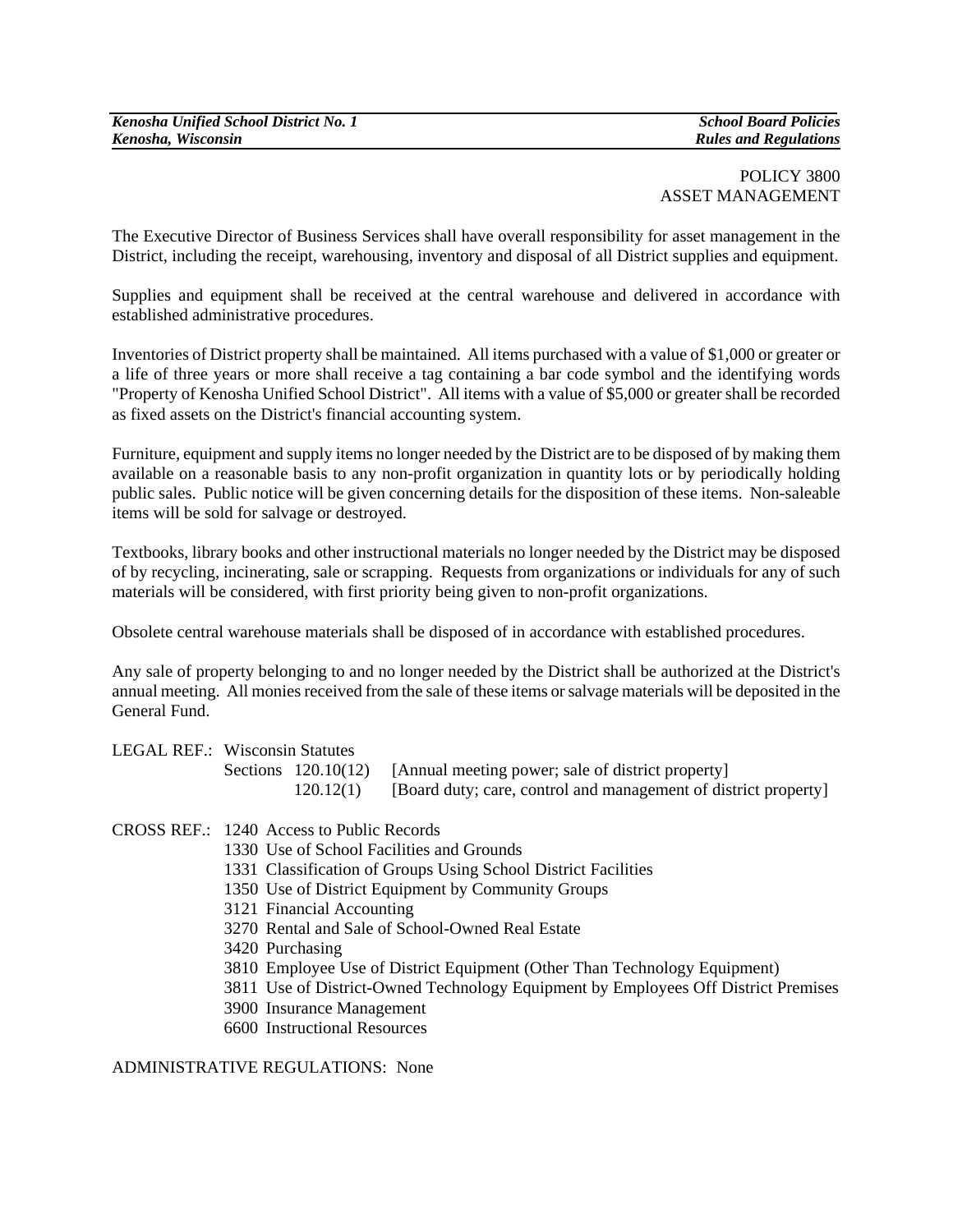*Rules and Regulations* 

POLICY 3800 ASSET MANAGEMENT Page 2

AFFIRMED: March 26, 1991

REVISED: April 9, 1991 September 9, 1991 October 26, 1999 October 28, 2003 December 18, 2007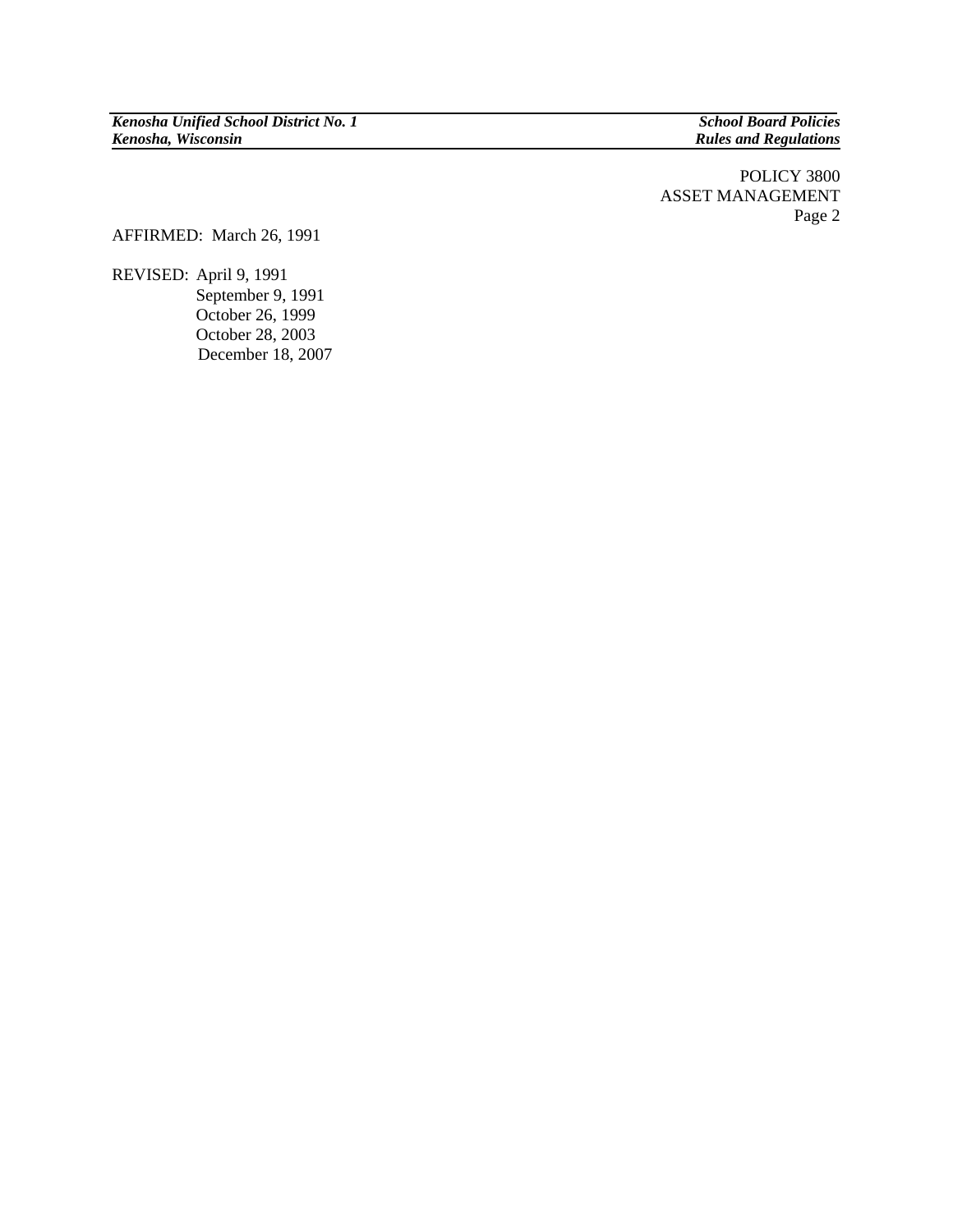- A. Receipt of Supplies and Equipment
	- 1. The Distribution and Utilities Manager shall be responsible to the Purchasing Agent for receiving, warehousing and inventory of supplies and equipment in the central warehouse and shall be responsible to the Executive Director of Business Services for the delivery of supplies and equipment from the central warehouse.
	- 2. The principal or departmental administrator shall be responsible for the receipt of supplies and equipment delivered to the school or department.
	- 3. Receiving reports shall be signed upon receipt of materials and forwarded to Purchasing.
	- 4. Current procedures for the receipt of supplies and equipment by purchase order, from warehouse stores or by transfer, shall be incorporated into the *Requisitioning and Purchasing Procedure Manual*.
- B. Inventory of Supplies and Equipment
	- 1. A physical inventory of all District buildings and equipment, including textbooks and library books, will be made with District staff or by an independent appraisal firm to provide a record for insurance values and for management information. The physical inventory will be updated on a three-year rotating basis, with one-third of the inventory being updated annually. Purchasing will furnish the necessary information concerning purchases of new and additional equipment, replacement of equipment, transfers of equipment between buildings, disposal of equipment, and casualty losses of equipment. A report will be provided to the Executive Director of Business Services of all fixed assets with a value of \$5,000 or greater. An updated copy of the physical inventory shall be provided to each principal and departmental administrator annually.
	- 2. A physical inventory of all central warehouse items shall be taken annually. The Distribution and Utilities Manager, under the supervision of the Executive Director of Business Services, shall be responsible for the warehouse inventory. A record of the number of units received, number of units issued, unit cost, number of units on hand, and value of units on hand will be provided for each stores item.
	- 3. Each principal or departmental administrator will be informed of their responsibilities regarding the physical inventory of supplies and equipment under their charge. The responsibilities are as follows:
		- a. Provide written acceptance of the physical inventory of supplies and equipment under their charge at the start of their appointment to the position.
		- **b.** Upon receipt of an updated copy of the physical inventory record for their respective school or department, review it for accuracy and report any discrepancies to the Purchasing Office whenever there is a change in administrative personnel.
		- c. Furnish the necessary information on the transfers of equipment on forms located on the District intranet program, Advisor.
		- d. Maintain internal inventory records of equipment in classrooms and other areas of the building as part of closing each school year.
	- 4. Information on disposal of equipment will be furnished by the Distribution and Utilities Manager and on casualty losses by the Executive Director of Business Services.
	- 5. The Executive Director of Business Services shall have the authority to adjust inventory records to reflect variances determined by comparing physical inventory and accounting records.
- C. Disposal of Furniture and Equipment
	- 1. The Financial Office is responsible for the disposal or redistribution of items no longer needed by the District in accordance with District policy and established procedures.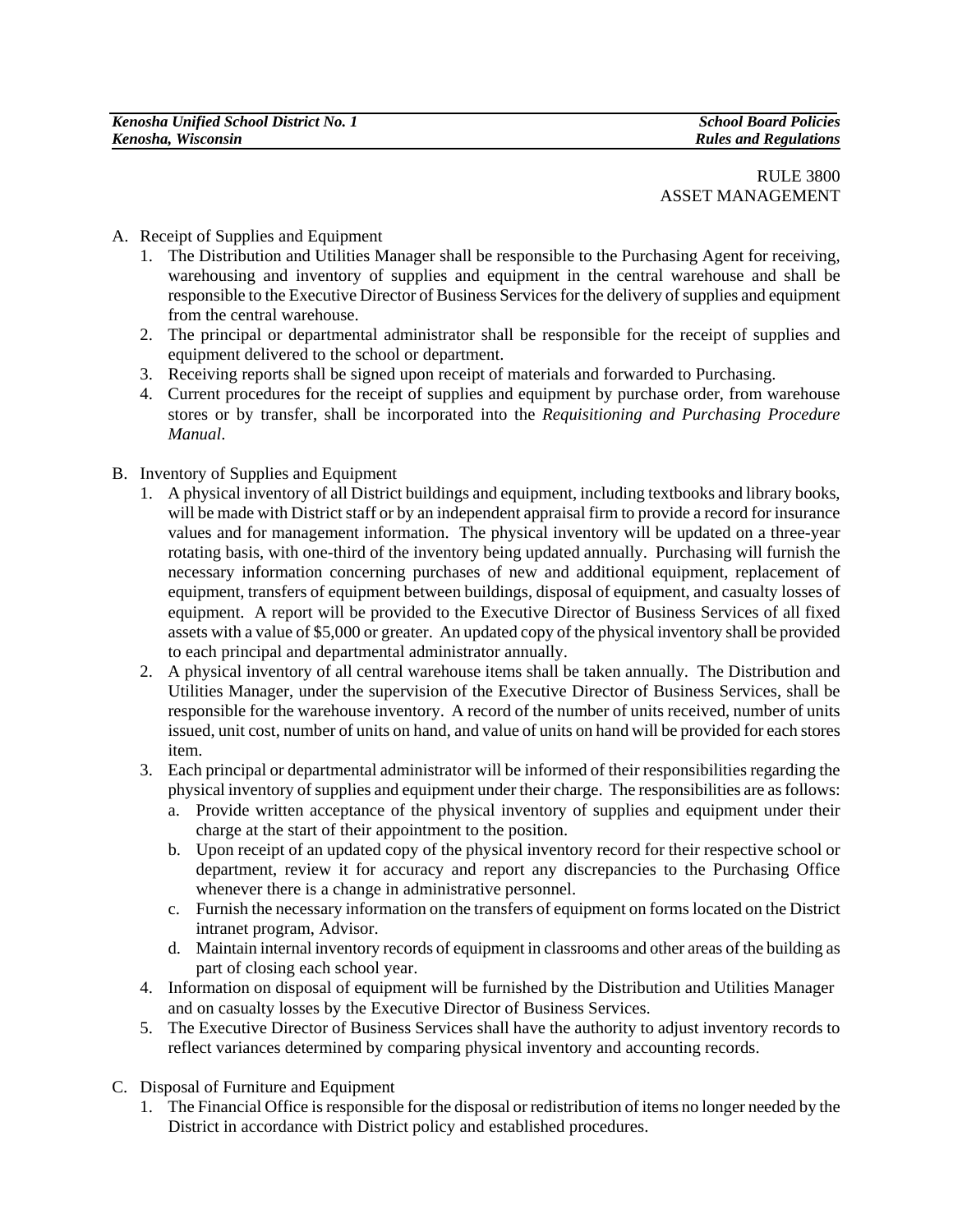RULE 3800 ASSET MANAGEMENT Page 2

- 2. Purchasing, with the assistance of the Distribution and Utilities Department, will determine whether or not an item is no longer needed by the District. The following factors are to be considered in determining when an item is no longer needed in the District:
	- a. The item cannot be repaired
	- b. The cost of/to repair is excessive
	- c. It is not feasible to use the item for trade-in purposes
	- d. The item is obsolete
	- e. The item has been replaced by a different kind of item, process or procedure
- 3. Prices will be established by Purchasing, with the assistance of the Distribution and Utilities Department.
- 4. Arrangements for periodic public sales and sale of salvaged materials will be handled by Purchasing, with the assistance of the Distribution and Utilities Department.
- 5. Purchasing will maintain a record of each item sold or destroyed and the value received, if any.
- D. Disposal of Textbooks, Library Books and Other Materials
	- 1. The review process for disposal or redistribution of textbooks, library books and other instructional materials will be coordinated by the Purchasing Agent and the Executive Director of Instructional Services. All of the above procedures identified for furniture and equipment disposal will apply.
	- 2. Books/instructional materials for disposal or redistribution will be picked up annually. Detailed information and required forms will be distributed in the spring, each year.
- E. Disposal of Warehouse Inventory
	- 1. Items stored in the Central Warehouse are used on a repetitive basis by a number of schools and departments. When conditions change and an item is no longer needed or shows a low level of activity, the existing stock becomes obsolete. If practicable, the item should remain in stock until a zero balance is reached. This should be done before acquiring stock of a new standard.
	- 2. It is the function of the Purchasing Department to handle obsolete warehouse material. The disposal of obsolete warehouse materials may be handled in one of the following ways:
		- a. Return to the manufacturer or supplier
		- b. Substitute or exchange for updated material
		- c. Scrap and charge off the resulting loss

The first method to investigate is to return the material to the supplier. Most vendors will accept the return of good saleable material at its original cost less a restocking charge. Substitutions and exchanges should also be explored. Scrapping should only be done if the cost of attempting to return the material is more than the value of the material.

- 3. When it is determined a warehouse item is to be scrapped or disposed of, the Purchasing Department will issue a report including the following information:
	- a. Quantity and Unit
	- b. Description (Part number, Size, Material)
	- c. Condition
	- d. Date of Purchase
	- e. Original Cost
	- f. Present Value
	- g. Location